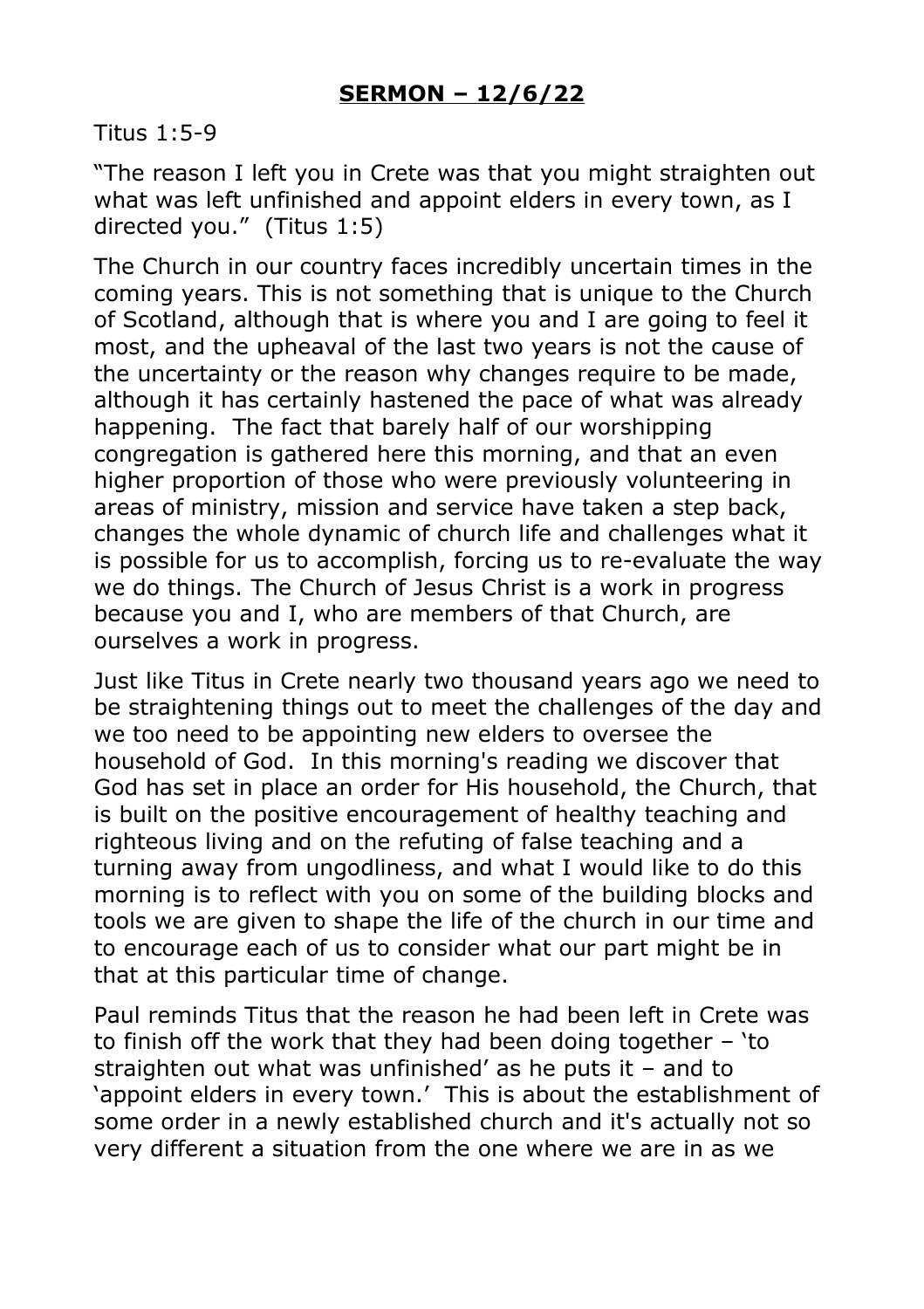seek to re-establish church in dramatically changed circumstances. The apostle has brought the Gospel to an area for the first time and people have come to faith in Christ – a church has been born, and it was important that while Paul moved on somewhere else, some kind of framework was put in place in order to ensure that this group of new believers would continue to grow in faith and not fall prey to false teachers who might come along at any time. Titus was the one who had been appointed to get that framework in place. It may be that Paul had had in mind exactly which individuals would be best for the different roles and that he 'directed' Titus whom to appoint; or it may be the case (and I personally think that this is more likely) that Paul gave some direction – as he does here in these verses – as to the *kind* of leaders such a church would need and what would qualify them for office, leaving Titus to do as he directed, to find the right people in Crete specifically and to equip them for their role.

Now, although we have been used to a particular order in the Church of Scotland, I think we are facing such unprecedented change in our time that we need to look afresh at how the early church began to shape itself as we shape ourselves for the years ahead of us – and that has implications for our structures, for the leaders we appoint and for ourselves as we allow God to have His way in shaping what we each become as disciples of Jesus in our time.

When it comes to the nature of church leadership in the New Testament, the first thing that must be said is that there is no single prescribed way to set up a church. If there was such a prescription, I don't suppose we would have as many different ways of doing things in the Christian Church as we do. The New Testament uses four different words for church leaders or officials in the church. There is *diakonos* (literally 'servant' but sometimes given as 'deacon' or 'minister'), there is *episkopos* (literally 'overseer' but often translated as 'bishop' or 'superintendent'), there is *poimen* (literally 'shepherd' but also rendered 'pastor') and there is *presbuteros* (literally 'elder' but also understood in some traditions as 'priest'). Now, in English, all of these words – bishop, deacon, elder, minister, pastor, priest, superintendent – are recognisable as names given to church leaders in different denominations. All of them derive from these four biblical terms,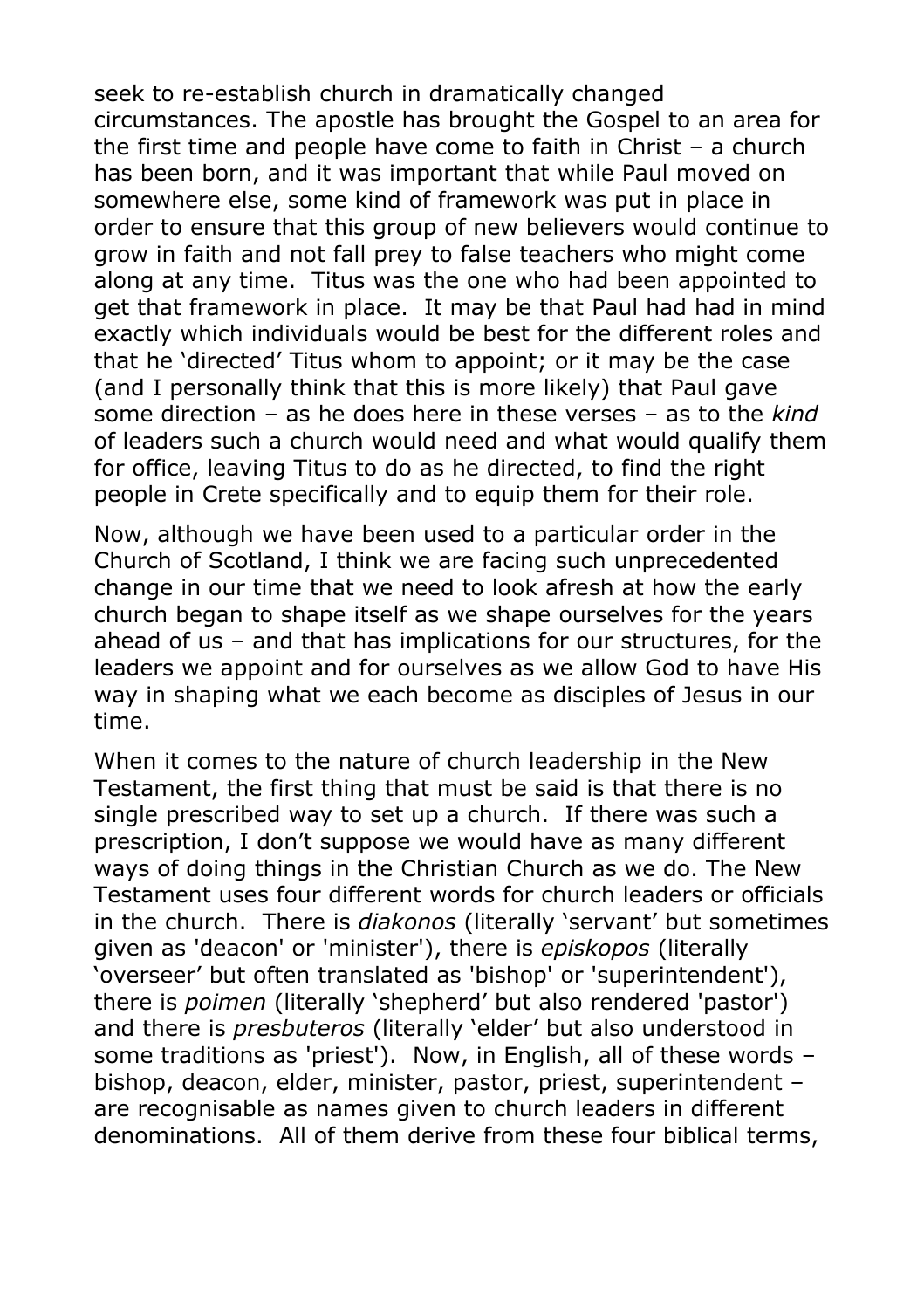but in different denominations (and here's the complication!) they all take slightly different forms and they all relate to one another in different ways. In a Roman Catholic or Anglican context, you will have a bishop in charge of a diocese, a priest in charge of a parish, and a deacon preparing to become a priest. In a Baptist Church you will have a pastor and deacons leading a congregation with no outside authority at all; in a Presbyterian setting you will have a minister and elders in each congregation, each answerable to the other within and beyond the congregation; in some churches, deacons look after the finance and property, whereas in others a deacon is a kind of pastoral assistant, and in still others a deacon is someone who is on the way to becoming a priest.

In thinking about how we straighten out what remains unfinished in the life and mission of the church in our place and in our time I think we need to stop getting hot under the collar about different ways of doing things in different churches at different times and about the way we have traditionally organised ourselves and instead start celebrating the glorious diversity of gifts that are inspired by the Spirit of God in every congregation of God's people, focussing on enabling people to use their gifts in harmony to further the Kingdom and encouraging those who adopt healthy teaching and correcting those who speak against it.

Perhaps you were taken aback by some of the strong statements in our reading earlier – 'an elder must be blameless.' Leaders need to be free from negative traits: not overbearing, writes Paul, not quick-tempered, not given to drunkenness, not violent, not pursuing dishonest gain (v.7) – and noted for positive traits: hospitable, one who loves what is good, who is self-controlled, upright, holy and disciplined, in short, (v.8) "holding firmly to the trustworthy message as it has been taught, in order to encourage others by sound doctrine and refute those who oppose it." (v.9)

Who is equal to such a task? None of us is perfect but, as I said at the start, we are all a work in progress and part of our calling as disciples of Jesus – all of us, whether leaders or not – is to allow the Holy Spirit to make us more Christ-like, more like Jesus, asking (as Jesus taught us to pray) that we might not be led into temptation but that we might instead be delivered from evil, seeking God's Kingdom by seeking to do God's will. This in fact is the fundamental calling of the Church and so it should not come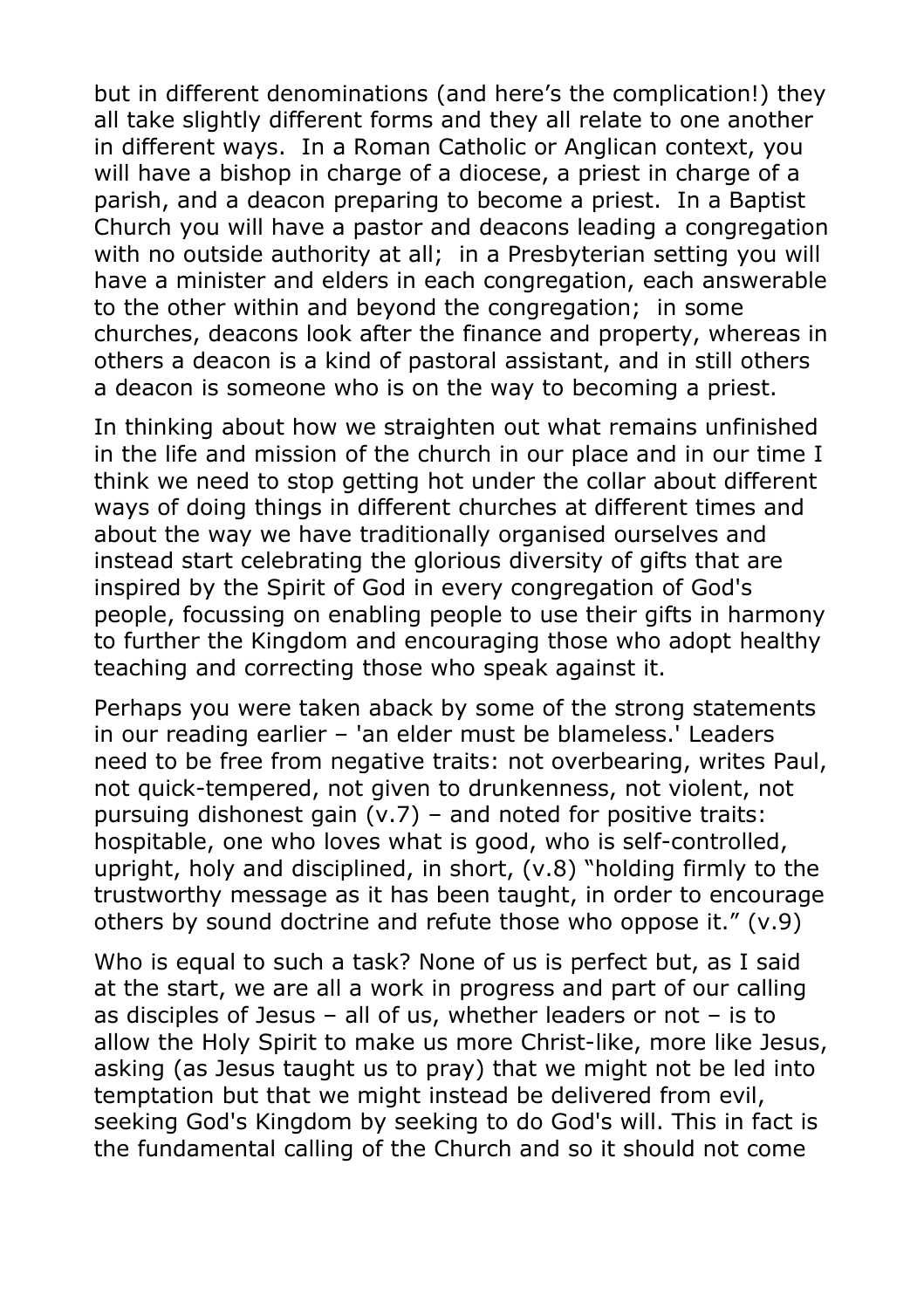as a surprise to us that we need to be led by people who are committed to living out the way of Christ so that we all may be encouraged to live that same way and declare to the world that we don't need to remain trapped in its dying ways any longer. What are given here as characteristics for elders are just a spelling out of what should be the way of life of every Christian and, when it comes right down to it, as we seek to straighten out and put in order what we need to be as Christ's Church in Kinross-shire in the aftermath of Covid and in the light of so many years of complacency and decline in the life of the church, we *all* need to be involved in rebuilding from the ground up, we need to be reforming and renewing – growing young if you like.

Perhaps the focus needs to be less on the text with which I began – Paul's instruction to Titus to put in order what was unfinished and appoint elders to take things forward – and more on the text with which our reading ended, where the focus is not just on the the church leader but on what leadership is intended to enable: "The elder must hold firmly to the trustworthy message as it has been taught in order to encourage others by sound doctrine and refute those who oppose it." (Titus 1:9)

I am put in mind of a number of occasions throughout the Bible where God's people are set on a new course after a period of drifting. It happens with Moses after the wilderness wanderings (Deuteronomy 30 & 31); it happens with King Josiah's reforms after decades of wayward leadership (2 Kings 22 & 23); it happens with Ezra after Israel returns from exile in Babylon (Nehemiah 8). Read those chapters this afternoon – it will do your heart good. On each occasion God's Word is simply read, its message is applied, the call is given: 'Choose life!' and often with weeping, always with faith, people turn from disobedience and dishonesty and embrace what is good and honouring to God. That's what Paul is asking Titus to do in Crete by ordering the church in such a way that the trustworthy message is taught and that those who try to hoodwink people with a different philosophy are stopped in their tracks. And that's what we need to do in our time and in this place – as Growing Young puts it: take Jesus' message seriously. All of us are a work in progress; our church is a work in progress. Who is ready to take things forward at this time? We need servant-hearted deacons; we need visionary